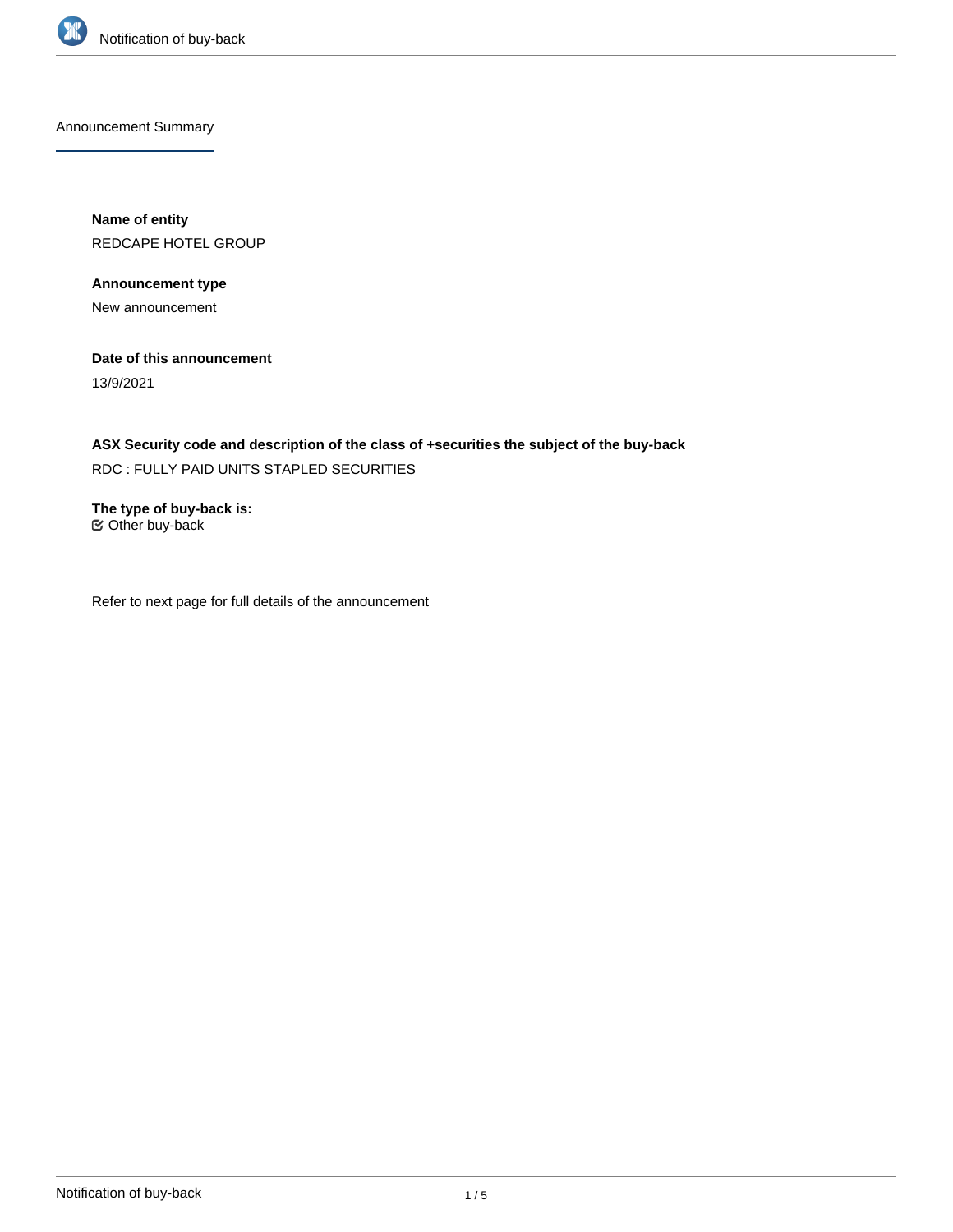

Part 1 - Entity and announcement details

**1.1 Name of entity**

REDCAPE HOTEL GROUP

We (the entity named above) provide the following information about our buy-back.

**1.2 Registration number type** ARSN

**Registration number** 629354614

**1.3 ASX issuer code** RDC

#### **1.4 The announcement is** New announcement

## **1.5 Date of this announcement**

13/9/2021

**1.6 ASX Security code and description of the class of +securities the subject of the buy-back** RDC : FULLY PAID UNITS STAPLED SECURITIES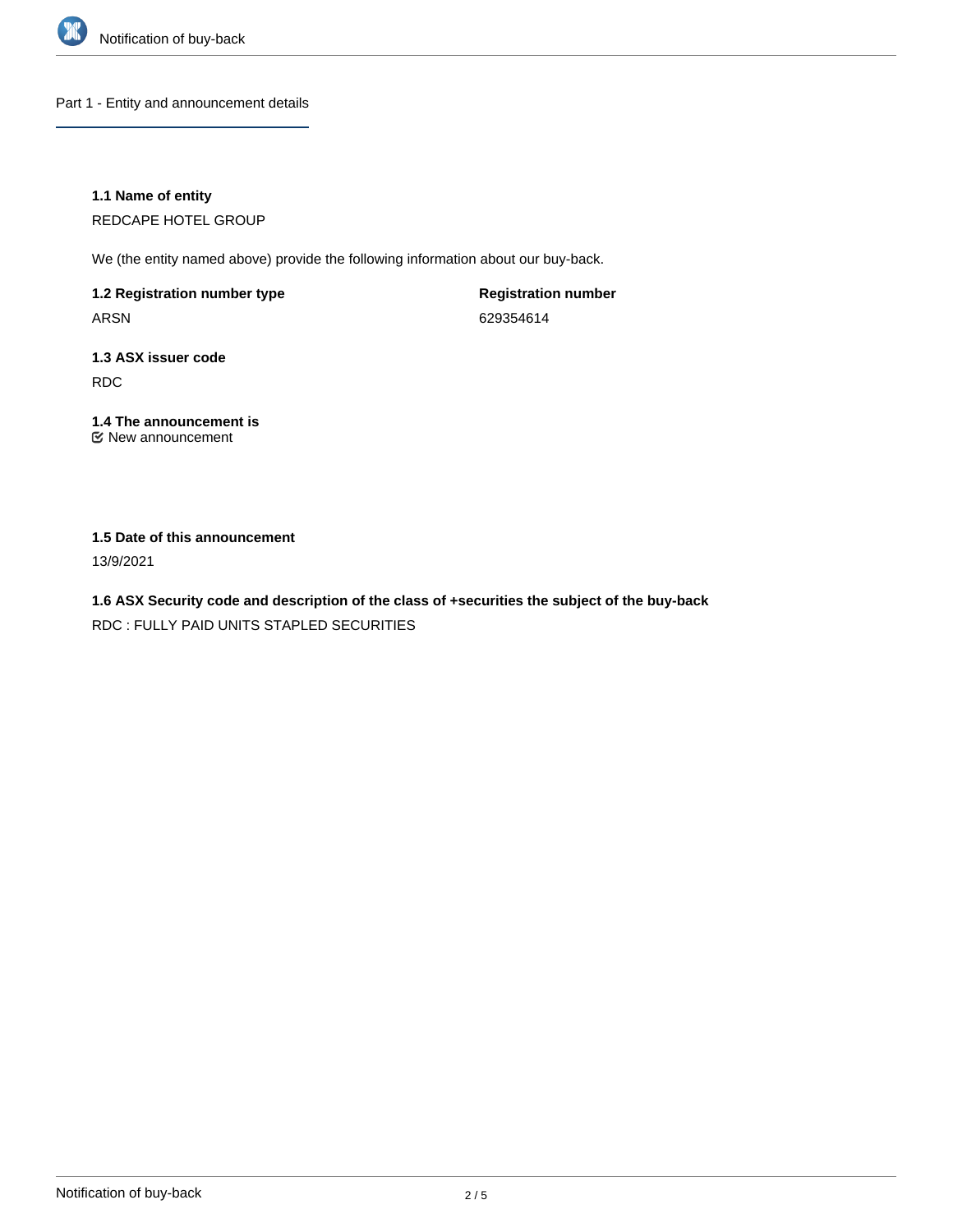

# Part 2 - Type of buy-back

## **2.1 The type of buy-back is:**

Other buy-back

# **2.2 Please describe the type of buy-back**

Off-market buyback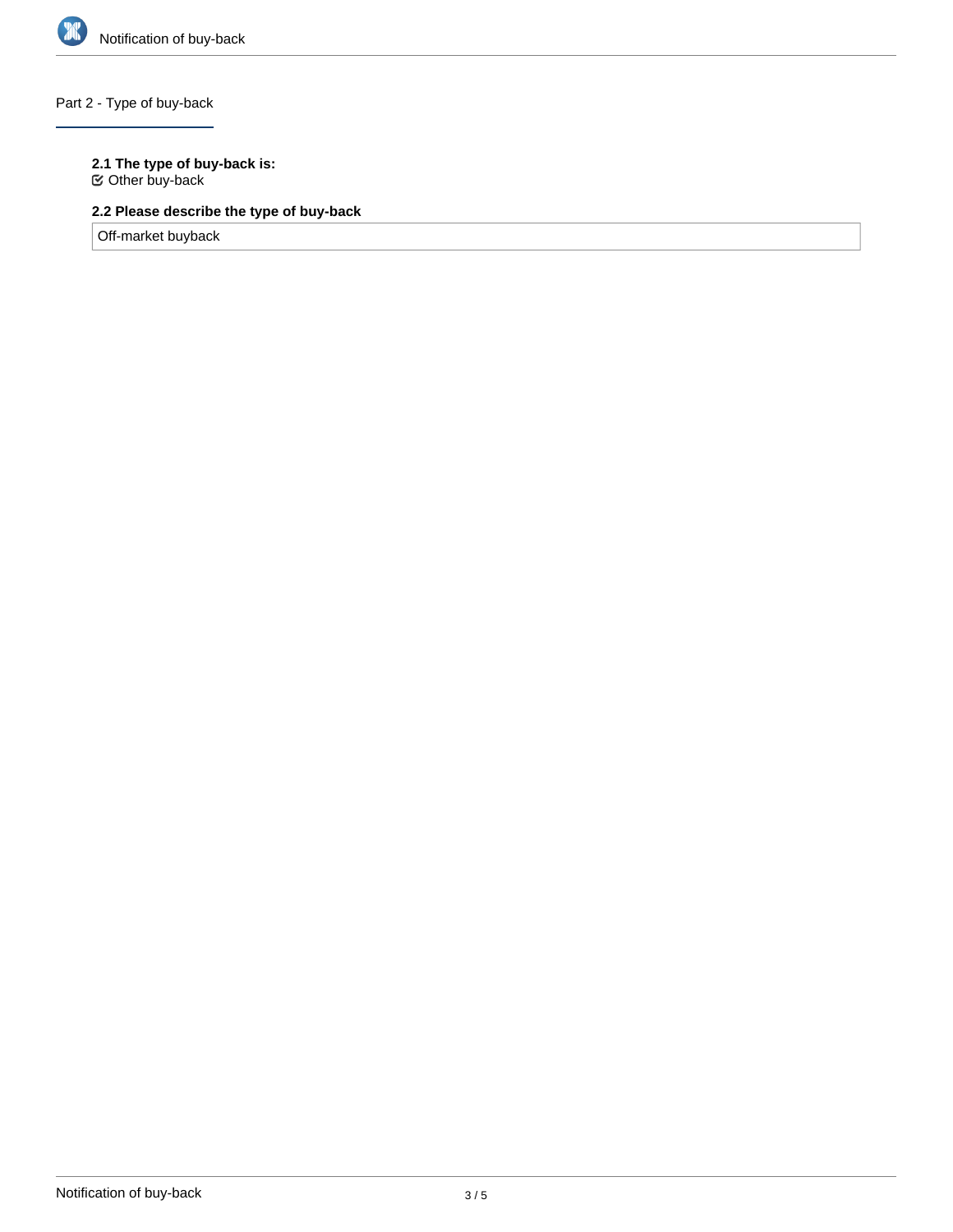

Part 3 - Buy-back details

Part 3A - Details of +securities, price and reason

**3A.1 Total number of +securities on issue in the class of +securities to be bought back**

552,200,000

**3A.2 Total number of +securities proposed to be bought back**

215,000,000

**3A.9 Are the +securities being bought back for a cash consideration?** Yes

**3A.9a Is the price to be paid for +securities bought back known?** Yes

**3A.9a.1 In what currency will the buy-back consideration 3A.9a.2 Buy-back price per +security be paid?**

AUD - Australian Dollar

1.15000000

#### **3A.12 Reason for buy-back**

Buyback offered in the one month prior to Delisting to allow Securityholders to exit all (subject to potential scale back of no more than 40% aggregate) or part of their investment prior to Delisting. Refer to section 8 of the Explanatory Statement to the Notice of Meeting dated 18 August 2021 as disclosed to the ASX

Part 3B - Buy-back restrictions and conditions

**3B.1 Does the buy-back require security holder approval?** No

**3B.2 Are there any restrictions on foreign participation in the buy-back** Yes